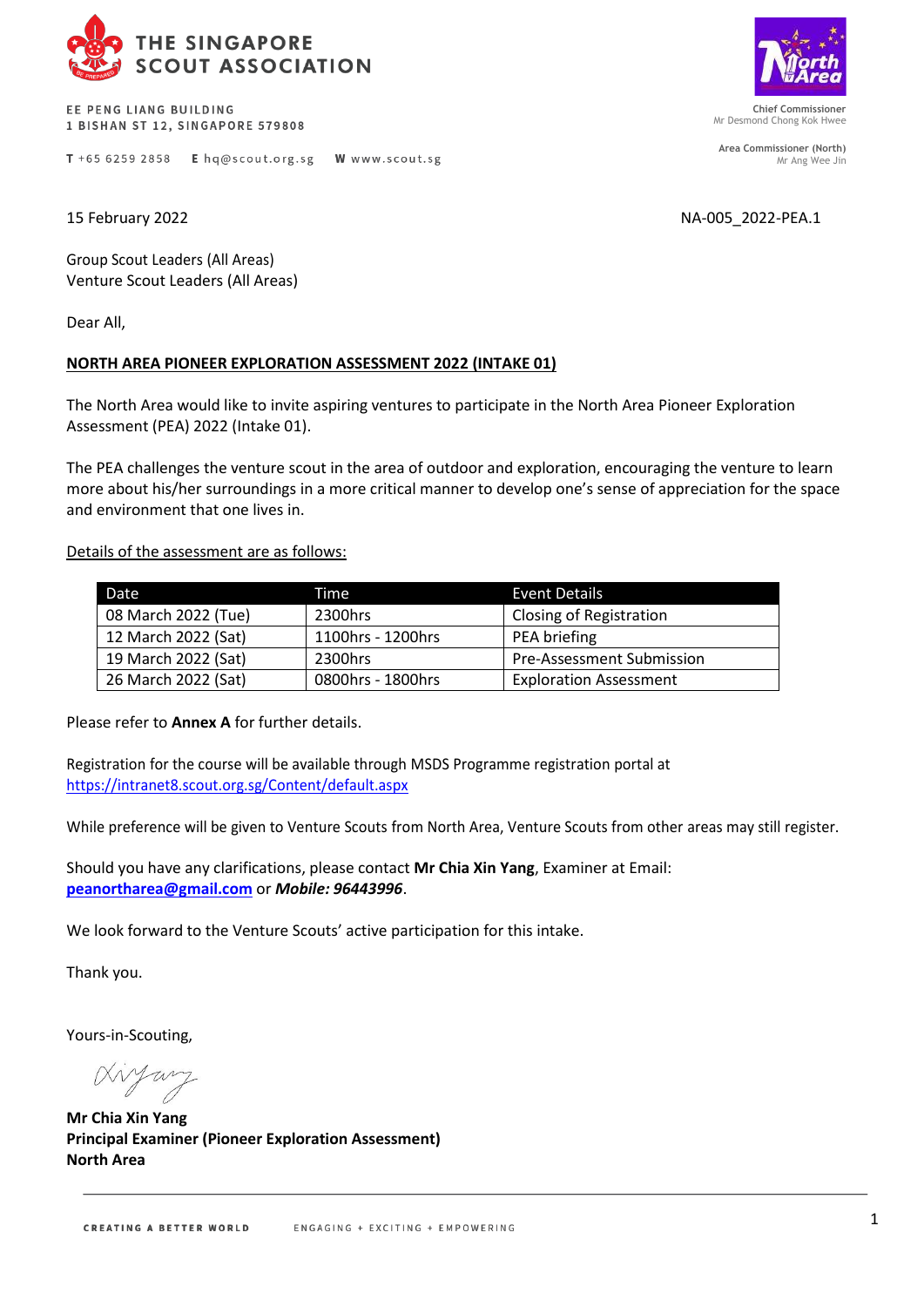

EE PENG LIANG BUILDING 1 BISHAN ST 12, SINGAPORE 579808

T +65 6259 2858 E hq@scout.org.sg W www.scout.sg



**Chief Commissioner** Mr Desmond Chong Kok Hwee

**Area Commissioner (North)** Mr Ang Wee Jin

**Annex A**

## **North Area Pioneer Award Exploration Assessment 2022 (Intake 01)**

## *The Pioneer Exploration Assessment details are as follows:*

| <b>Eligibility</b>               |                | All registered Venture Scouts (completed the Adventure and<br>Outdoor Component of the Trekker Award) and     |  |
|----------------------------------|----------------|---------------------------------------------------------------------------------------------------------------|--|
|                                  |                | A Valid First Aid Certificate                                                                                 |  |
| Date                             | ÷              | Saturday, 26 March 2022                                                                                       |  |
| Time                             | $\ddot{\cdot}$ | 0800hrs                                                                                                       |  |
| <b>Venue</b>                     | $\ddot{\cdot}$ | TBA                                                                                                           |  |
| Cost                             | $\ddot{\cdot}$ | \$5.35 per candidates (GST is already included).<br>The fee above is inclusive of assessment and certificate. |  |
| <b>Maximum Intake</b>            | $\ddot{\cdot}$ | 10 Candidates                                                                                                 |  |
| <b>Registration Closing Date</b> | $\ddot{\cdot}$ | 08 March 2022 @ 2300hrs                                                                                       |  |

**Note: All Venture Scouts who have successfully registered for the assessment are to attend a Pre-Assessment Briefing. Attendance is compulsory. Absence without prior notice and valid reason will result in immediate disqualification and no refund from the registration will be given. The assessment process is subjected to prevailing SMM guidelines and government postures on the pandemic. Changes may be wrought at any time to cope with the adjustments in the current posture.**

*The Pre-Assessment Briefing details are as such:*

| Date   | Saturday, 12 March 2022                                     |
|--------|-------------------------------------------------------------|
| Time   | 1100hrs to 1200hrs                                          |
| Venue  | On Zoom. Details of zoom will be furnished at a later date. |
| Attire | Any attire with scarf                                       |

## **Terms and Conditions:**

*<sup>1.</sup>* No refund will be made upon the confirmation of accepted registration unless due to unforeseen circumstances with valid documentary proof of absence. Any withdrawal made after which, a penalty charge may apply. Amount of refund/withdrawal will be at The Singapore Scout Association's discretion.

*<sup>2.</sup>* The Singapore Scout Association reserves the right to cancel/postpone/reject applicants due to unforeseen circumstances. Any amount of refund may then be executed, if any, by The Singapore Scout Association, after the deduction of whatever expenditure that may have been incurred by the organisers.